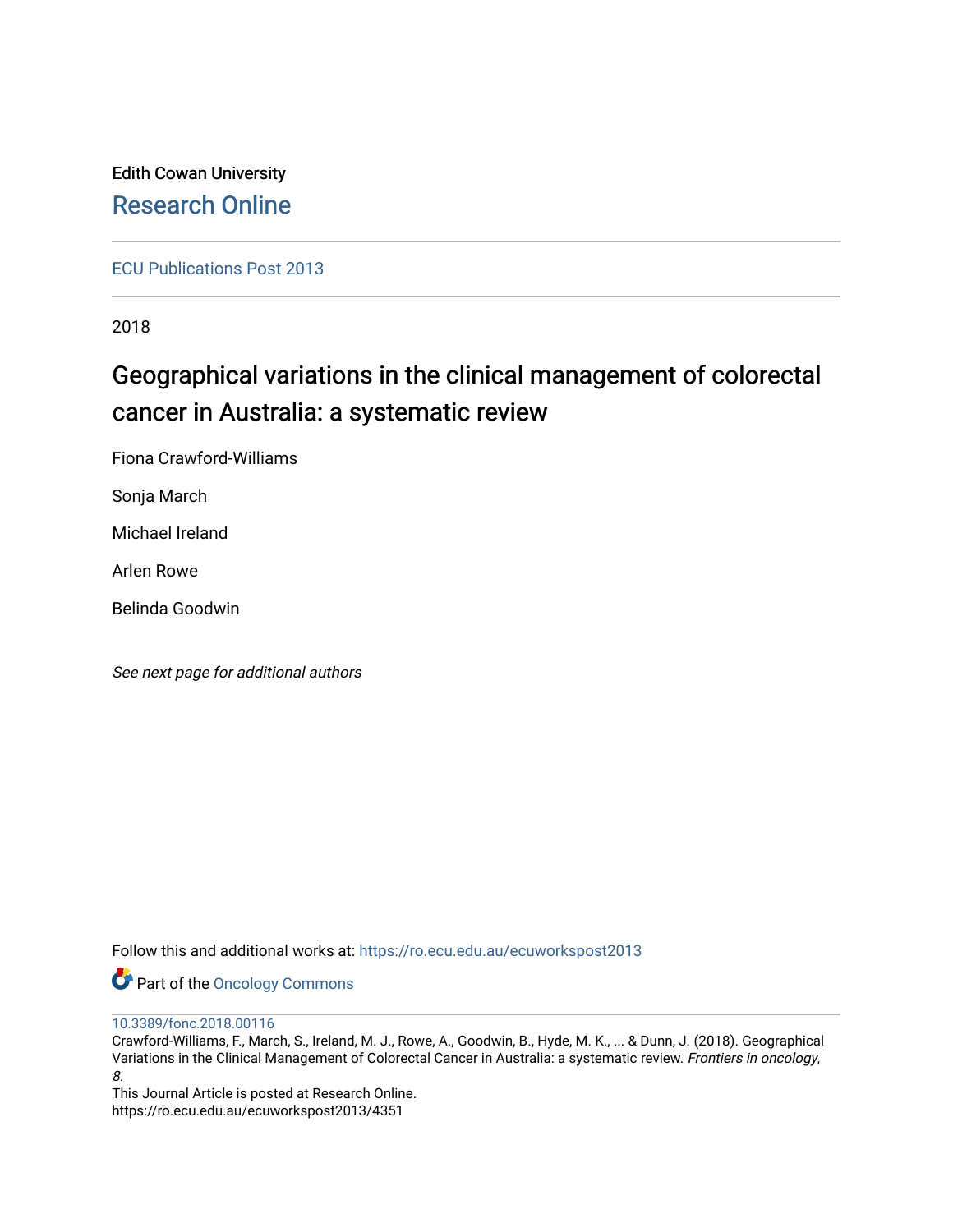### Authors

Fiona Crawford-Williams, Sonja March, Michael Ireland, Arlen Rowe, Belinda Goodwin, Melissa Hyde, Suzanne K. Chambers, Joanne Aitken, and Jeff Dunn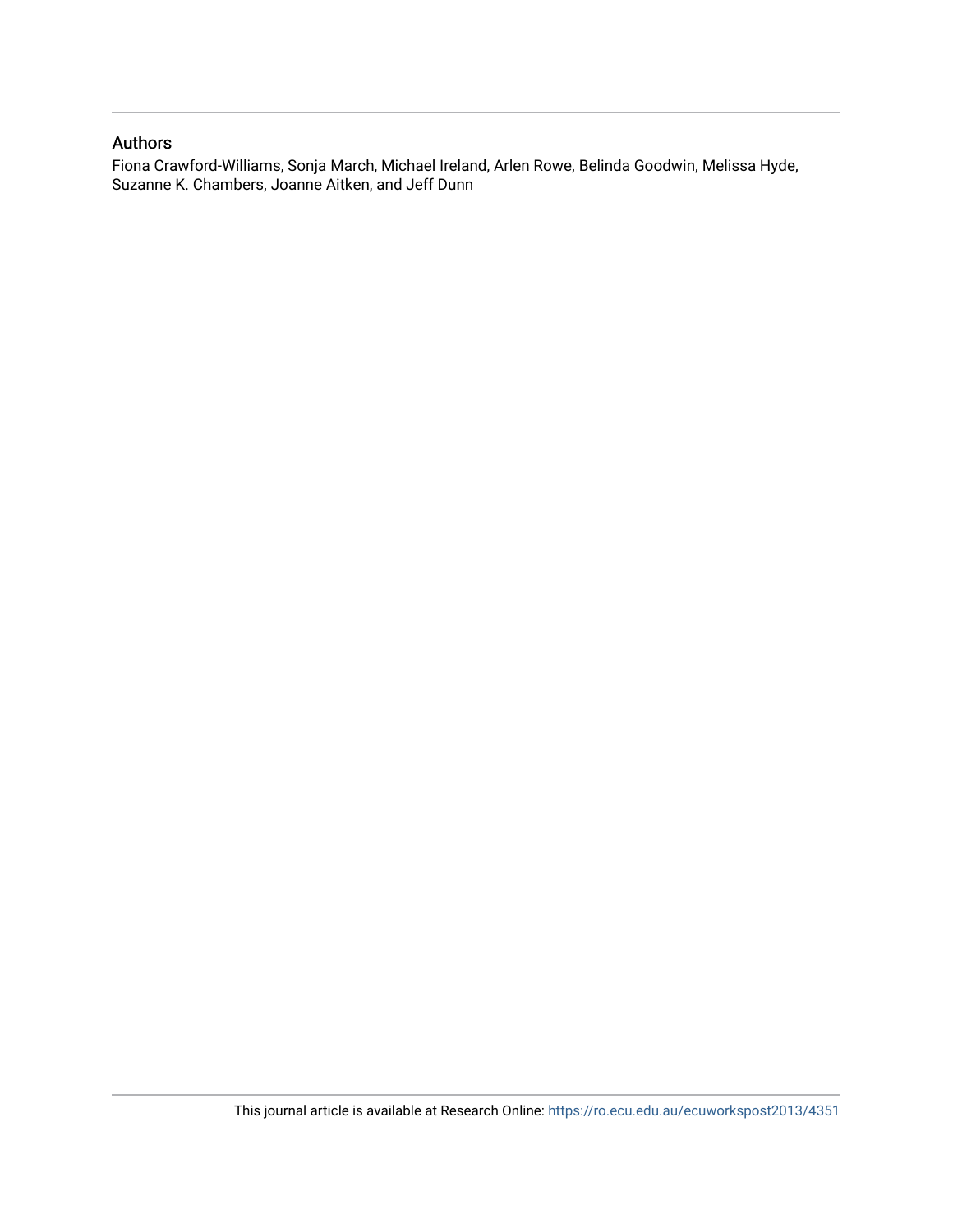



# [Geographical Variations in the](https://www.frontiersin.org/Journal/10.3389/fonc.2018.00116/full)  [Clinical Management of Colorectal](https://www.frontiersin.org/Journal/10.3389/fonc.2018.00116/full)  [Cancer in Australia: A Systematic](https://www.frontiersin.org/Journal/10.3389/fonc.2018.00116/full)  [Review](https://www.frontiersin.org/Journal/10.3389/fonc.2018.00116/full)

*[Fiona Crawford-Williams](https://loop.frontiersin.org/people/476259)1,2 \*, [Sonja March](https://loop.frontiersin.org/people/547924)1,2, [Michael J. Ireland](https://loop.frontiersin.org/people/456135)1,2 , Arlen Rowe1,2 , Belinda Goodwin1,2 , Melissa K. Hyde3,4 , [Suzanne K. Chambers](https://loop.frontiersin.org/people/141530)1,3,4,5,6 , Joanne F. Aitken1,3,4,7 and Jeff Dunn1,3,8,9*

### **OPEN ACCESS**

#### *Edited by:*

*Kieran Sheahan, St. Vincent's University Hospital, Ireland*

#### *Reviewed by:*

*David Gibbons, St. Vincent's University Hospital, Ireland Rory Patrick Kennelly, University College Dublin, Ireland Cornelis F. M. Sier, Leiden University, Netherlands Jacintha Noelle O'Sullivan, Trinity College, Dublin, Ireland*

#### *\*Correspondence:*

*Fiona Crawford-Williams [fiona.crawford-williams@usq.edu.au](mailto:fiona.crawford-williams@usq.edu.au)*

#### *Specialty section:*

*This article was submitted to Gastrointestinal Cancers, a section of the journal Frontiers in Oncology*

*Received: 12 September 2017 Accepted: 29 March 2018 Published: 16 May 2018*

#### *Citation:*

*Crawford-Williams F, March S, Ireland MJ, Rowe A, Goodwin B, Hyde MK, Chambers SK, Aitken JF and Dunn J (2018) Geographical Variations in the Clinical Management of Colorectal Cancer in Australia: A Systematic Review. Front. Oncol. 8:116. doi: [10.3389/fonc.2018.00116](https://doi.org/10.3389/fonc.2018.00116)*

*<sup>1</sup> Institute for Resilient Regions, University of Southern Queensland, Springfield Central, QLD, Australia, 2School of Psychology and Counselling, University of Southern Queensland, Springfield Central, QLD, Australia, 3Cancer Research Centre, Cancer Council Queensland, Fortitude Valley, QLD, Australia, 4Menzies Health Institute Queensland, Griffith University, Southport, QLD, Australia, 5Prostate Cancer Foundation of Australia, St Leonards, NSW, Australia, 6Exercise Medicine Research Institute, Edith Cowan University, Perth, WA, Australia, 7School of Public Health and Social Work, Queensland University of Technology, Brisbane, QLD, Australia, 8School of Social Science, University of Queensland, Brisbane, QLD, Australia, 9School of Medicine, Griffith University, Brisbane, QLD, Australia*

**Background:** In Australia, cancer survival is significantly lower in non-metropolitan compared to metropolitan areas. Our objective was to evaluate the evidence on geographical variations in the clinical management and treatment of colorectal cancer (CRC).

**Methods:** A systematic review of published and gray literature was conducted. Five databases (CINAHL, PubMed, Embase, ProQuest, and Informit) were searched for articles published in English from 1990 to 2018. Studies were included if they assessed differences in clinical management according to geographical location; focused on CRC patients; and were conducted in Australia. Included studies were critically appraised using a modified Newcastle–Ottawa Scale. PRISMA systematic review reporting methods were applied.

Results: 17 articles met inclusion criteria. All were of high (53%) or moderate (47%) quality. The evidence available may suggest that patients in non-metropolitan areas are more likely to experience delays in surgery and are less likely to receive chemotherapy for stage III colon cancer and adjuvant radiotherapy for rectal cancer.

**Conclusion:** The present review found limited information on clinical management across geographic regions in Australia and the synthesis highlights significant issues both for data collection and reporting at the population level, and for future research in the area of geographic variation. Where geographical disparities exist, these may be due to a combination of patient and system factors reflective of location. It is recommended that population-level data regarding clinical management of CRC be routinely collected to better understand geographical variations and inform future guidelines and policy.

Keywords: colorectal cancer, rural health, health disparity, cancer treatment, systematic review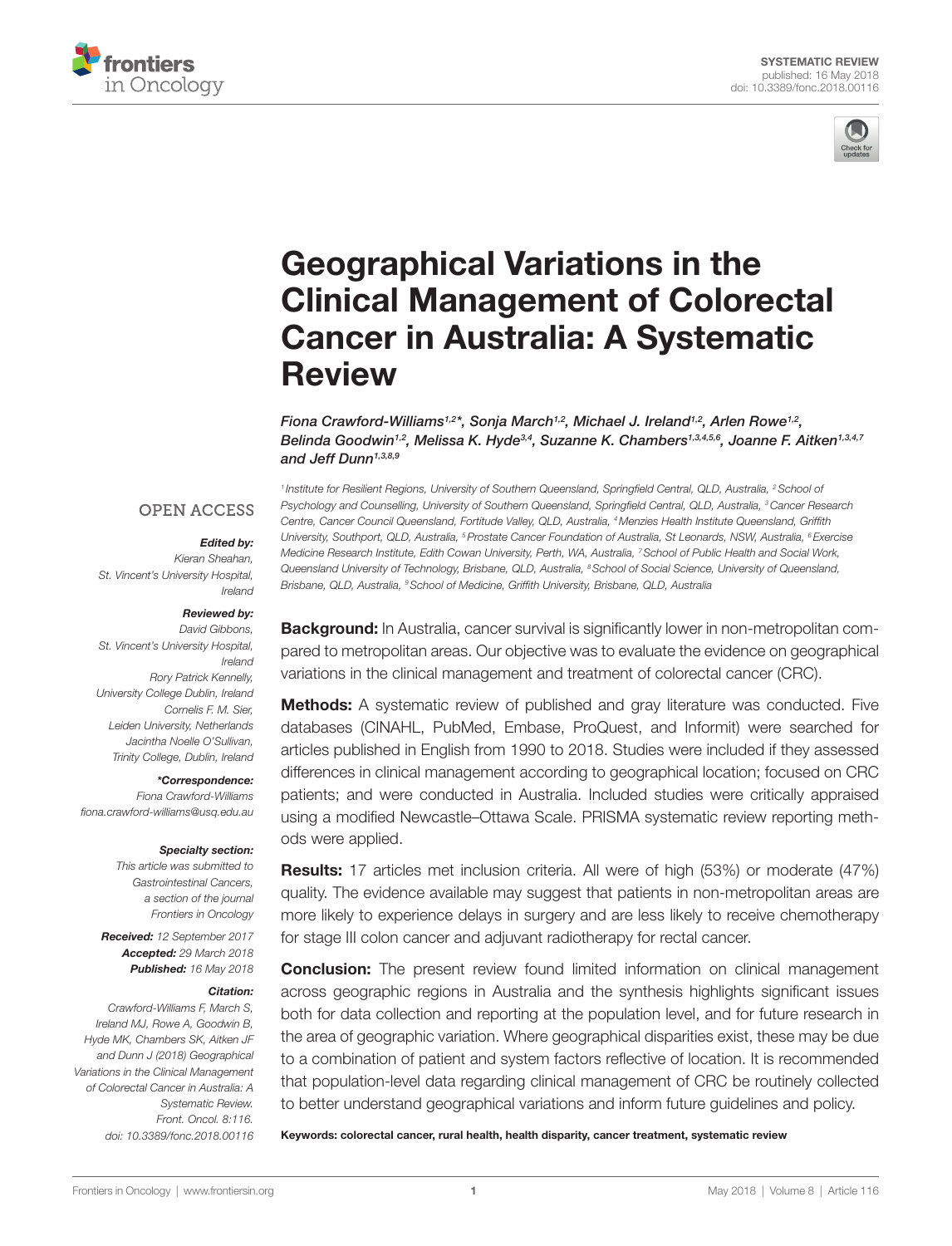# INTRODUCTION

Australia and New Zealand have the highest incidence rates of colorectal cancer (CRC) in the world, and it is the second leading cause of cancer death in Australia [\(1,](#page-10-0) [2\)](#page-10-1). Around 80 Australians die each week from CRC; however, if detected early it can be treated successfully [\(3\)](#page-10-2). The Australian National Health and Medical Research Council and Cancer Australia have developed evidence-based guidelines for optimal care in the clinical management of CRC ([4](#page-10-3), [5](#page-10-4)). These guidelines recommend that patients should receive site- and stage-specific care including preoperative assessment, surgery, and adjuvant therapy where appropriate. Specifically, primary surgical resection is recommended for stage I to III CRC, except for low-grade stage I where local excision is appropriate; adjuvant chemotherapy for all node-positive colon cancers; adjuvant preoperative or postoperative radiotherapy for high risk rectal cancers; and chemotherapy for metastatic CRC. The guidelines also recommend less than 30 days between diagnosis and surgery, and receipt of treatment in specialist cancer centers or from specialist surgeons ([5](#page-10-4)). To date, it is unclear whether these guidelines are adhered to uniformly across Australia.

In Australia, survival from CRC differs according to geographical location, with mortality rates higher in regional and remote areas compared to major cities [\(1](#page-10-0), [6](#page-10-5)[–8\)](#page-10-6). Geographical variations in access to recommended treatments may contribute to the noted disparities in survival and other outcomes. Only 78 sites across Australia deliver radiotherapy treatment (42% private providers), with the majority of these located in capital cities or major regional centers [\(9\)](#page-10-7). An analysis of available radiotherapy services in Australia in 2009 found that only 38% of cancer patients for whom radiotherapy was the appropriate treatment could be treated within the current service capacity, with lower percentages expected in regional and rural Australia [\(10](#page-10-8)). Geographical differences in surgery and chemotherapy also exist as there are reported gaps in the percentage of non-metropolitan hospitals with medical oncologists or specialist surgeons, and reports of administration of chemotherapy by staff without oncology training ([11](#page-10-9), [12](#page-10-10)).

Residents in metropolitan areas have increased access to services, and access to hospitals and surgeons with higher caseloads; factors known to be associated with better clinical outcomes ([13,](#page-10-11) [14](#page-10-12)). However, few population-level datasets in Australia include comprehensive treatment data or clinical management information ([15\)](#page-10-13), and to date, there has been no aggregation and synthesis of available data. This evidence gap hampers our understanding of disparities in clinical care and how these might influence cancer outcomes. A preliminary survey of the literature regarding geographic disparities in outcomes for patients diagnosed with CRC highlighted a lack of clear, consistent findings and identified a need for a more in-depth examination of differences in clinical management ([8](#page-10-6)). Thus, the primary aim of this systematic review was to understand the nature of geographical variations in the clinical management of CRC (including surgery, chemotherapy, and radiotherapy) in Australia, incorporating clinical reports as well as peer-reviewed literature.

# METHODS

The review methodology was planned and carried out following the PRISMA statement for the conduct and reporting of systematic reviews ([16\)](#page-10-14). The review protocol was registered with PROSPERO; registration number CRD42016042666 ([https://www.crd.york.ac.uk/PROSPERO/display\\_record.](https://www.crd.york.ac.uk/PROSPERO/display_record.asp?ID=CRD42016042666) asp?ID=[CRD42016042666\)](https://www.crd.york.ac.uk/PROSPERO/display_record.asp?ID=CRD42016042666).

# Eligibility Criteria

Studies were included if the data were from cohorts of Australian individuals with CRC; reflected outcomes pertaining to clinical management; and compared non-metropolitan vs metropolitan patients. Qualitative studies, review articles, editorials, books, commentaries, and conference abstracts were excluded.

## Search Strategy

PubMed, CINAHL, Embase, ProQuest, and Informit databases were searched for articles published in English from 1990 to 26th February 2018. Search strings included terms relating to "colorectal cancer" or "bowel cancer," "clinical management," "treatment," "chemotherapy," "radiotherapy," or "surgery." Terms relating to geographical disparities included "metropolitan," "urban," "rural," "remote" or "regional," and "Australia."

Gray literature searches were conducted through targeted Internet searches of state and federal government health websites, non-government cancer association (e.g., state Cancer Council groups) websites, web search engines (Google), and manual hand searching of reference lists of included articles.

# Screening and Data Extraction

After removing duplicates, titles and abstracts were independently screened by two reviewers for relevance according to the selection criteria. Full text versions of potentially eligible articles were then assessed for inclusion by two independent reviewers. Reviewer discrepancies were discussed and resolved within the project team where necessary.

Criteria for data extraction were determined prior to review. Summary data for each study included design, data sources, participants, geographic classification system, dates of data collection, clinical management details, and key trends. Extracted data were synthesized descriptively.

# Quality Assessment

The methodological quality of each paper meeting the inclusion criteria was assessed using a tool previously developed for research in breast cancer, based on the Newcastle–Ottawa Scale for assessing quality in non-randomized studies [\(17,](#page-10-15) [18\)](#page-10-16). Studies were scored according to the extent that they met each of nine criteria ranging from high risk of bias (score of 0), intermediate risk of bias (score of 1), and low risk of bias (score of 2). Criteria scores were then summed and categorized as "high" (14–18), "moderate" (9–13), or "low" (<9) quality. Study quality appraisal was carried out by two authors, and a third author resolved disagreements between the initial two reviewing authors.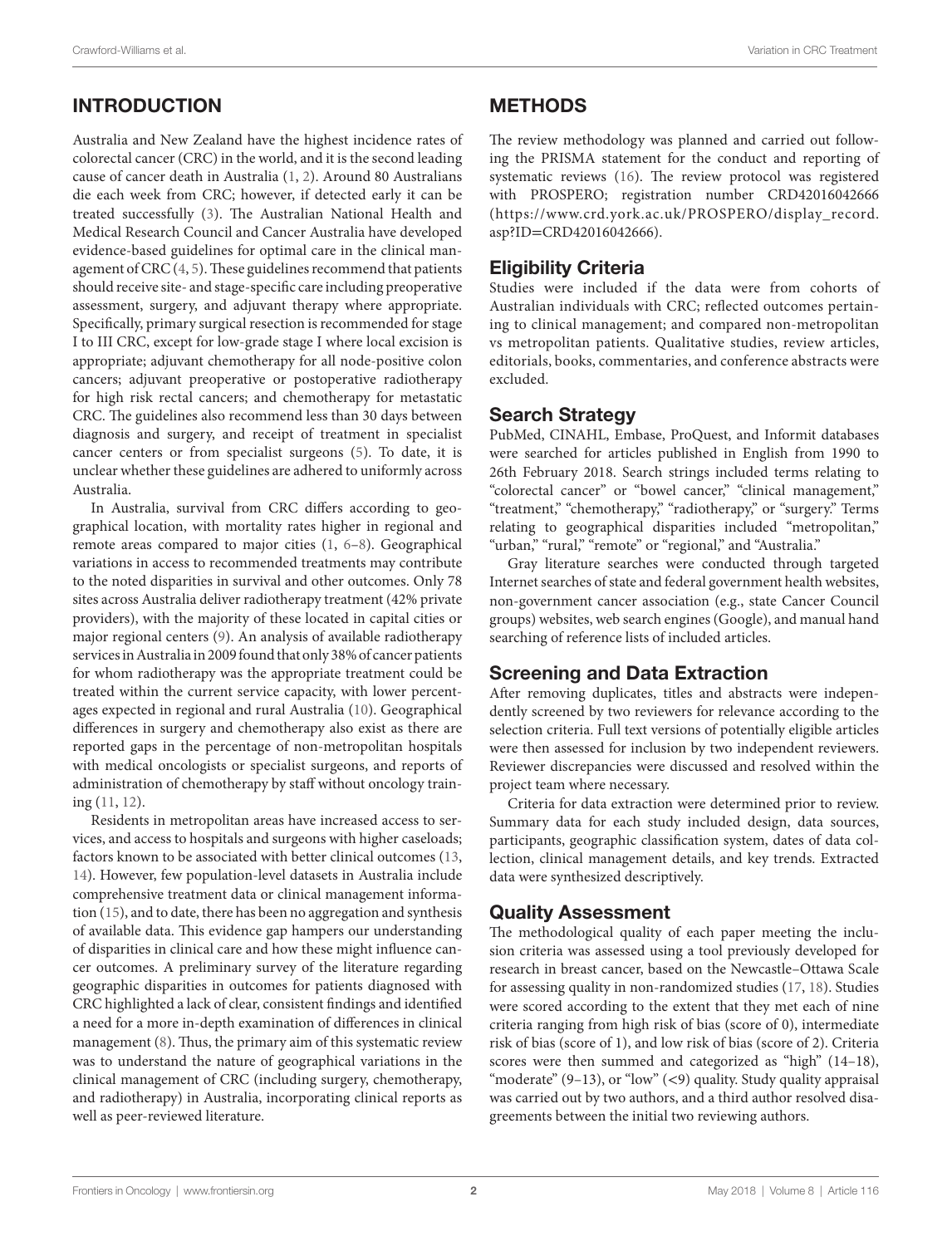# RESULTS

The search strategy yielded 690 records in total. After removal of duplicates, 681 records were screened by title and abstract. Of those, 153 full-text articles were potentially relevant and assessed for eligibility. Following assessment, 17 studies were included in the final review, comprising 12 peer-reviewed articles and 5 gray literature reports (**[Figure 1](#page-4-0)**). Because of the diverse nature of the study designs, a quantitative synthesis was not possible and a narrative review of individual studies is provided.

**[Table 1](#page-5-0)** presents the key characteristics of all 17 included studies. Eight studies (47%) were of moderate quality, including all five gray literature reports. All other included studies (53%) were high quality indicating they have samples that were representative of the population, variables were collected through secure records, important confounders were controlled for, and statistical methods were appropriate and well presented.

### Main Findings **Surgery**

Eight studies reported on surgical management. Three studies reported no significant variation in rates of surgical treatment according to place of residence, for all stage cancers [\(15](#page-10-13)) or metastatic disease ([27,](#page-11-0) [32\)](#page-11-1). Five studies reported geographical variations in aspects of surgical management, although methodologies varied greatly. A retrospective data linkage study found that patients residing in remote areas of Western Australia were more likely to receive surgery compared to patients residing in any other area [\(25](#page-11-2)). However, when location of hospital was considered, patients were more likely to receive surgery when their first admission was to a metropolitan facility rather than a rural hospital [\(25,](#page-11-2) [28](#page-11-3)). A Queensland audit report suggested that it was more likely for patients residing in metropolitan areas to have surgery less than 30 days after diagnosis, compared to patients in outer regional and remote areas ([31](#page-11-4)). A retrospective cohort analysis from New South Wales reported that among rectal cancer patients there was a longer delay until surgery for individuals living in rural areas, but this was not the case for colon cancer patients [\(24](#page-11-5)). A clinicians report from NSW examined preoperative investigations, and reported that patients residing in highly accessible areas were significantly more likely to have had recommended tests such as colonoscopy, sigmoidoscopy, and scans for distant metastases compared to those living in less accessible areas ([13\)](#page-10-11).

#### **Chemotherapy**

<span id="page-4-0"></span>Eight studies examined chemotherapy management. Three studies indicated that chemotherapy for stage III colon cancer was less

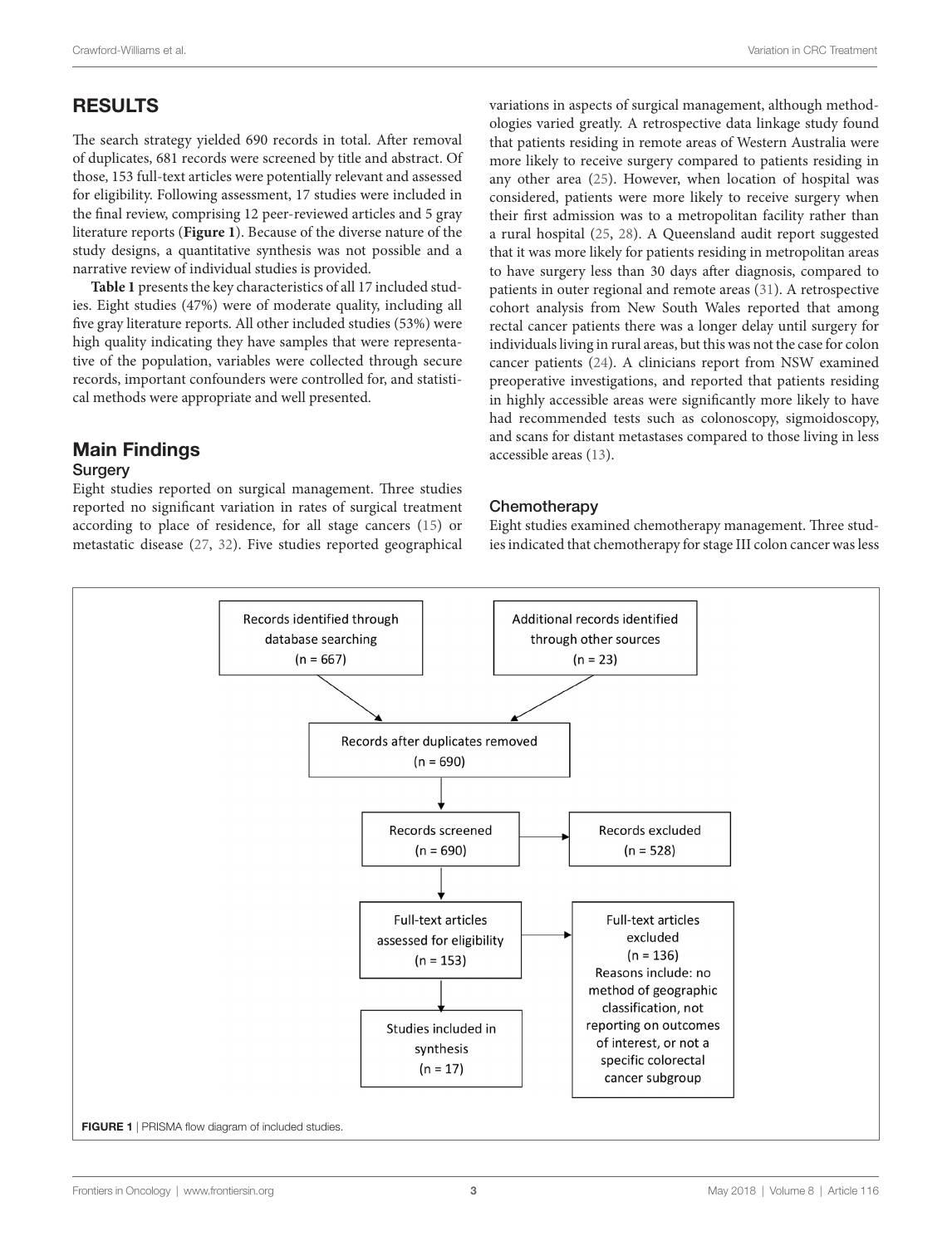<span id="page-5-0"></span>

|                                     | TABLE 1   Characteristics of included studies                                                                                                                   |                                                                                                                                                       |                                                                             |                                                                                                                                                                                           |                                                                                                                                                                                                                                                                   |                                                                                                                                                                                                                           |                   |
|-------------------------------------|-----------------------------------------------------------------------------------------------------------------------------------------------------------------|-------------------------------------------------------------------------------------------------------------------------------------------------------|-----------------------------------------------------------------------------|-------------------------------------------------------------------------------------------------------------------------------------------------------------------------------------------|-------------------------------------------------------------------------------------------------------------------------------------------------------------------------------------------------------------------------------------------------------------------|---------------------------------------------------------------------------------------------------------------------------------------------------------------------------------------------------------------------------|-------------------|
| Study                               | Design and sources                                                                                                                                              | Population                                                                                                                                            | classification<br>Rural/urban                                               | Key findings relating to surgery                                                                                                                                                          | Key findings relating to chemotherapy                                                                                                                                                                                                                             | radiotherapy<br>Key findings<br>relating to                                                                                                                                                                               | Quality<br>rating |
| et al. (13, 19,<br>Armstrong<br>20) | New South Wales colorectal<br>Population-based cross-<br>sectional cohort study<br>cancer care survey                                                           | CRC patients $(N = 3,095$<br>surgery, $N = 778$ chemo,<br>$N = 238$ radiotherapy)                                                                     | ARIA                                                                        | Remote/very remote areas = 1%<br>Moderately accessible = 2%<br>investigations by location of<br>Percentage of preoperative<br>Highly accessible = 84%,<br>$accessible = 14%$<br>residence | was most likely to be received by patients<br>areas (68-69%) compared to "moderately<br>accessible to very remote" patients (43%)<br>Recommended chemotherapy treatment<br>in "highly accessible" or "accessible"                                                 | patients in accessible<br>accessible (35%) and<br>remote/very remote<br>(30%) compared to<br>(36%), moderately<br>Patients in highly<br>accessible areas<br>had a lower use<br>of radiotherapy<br>area <sub>8</sub> (38%) | Moderate          |
| Beckmann<br>et al. (15)             | South Australian Cancer<br>radiotherapy databases,<br>Population-based data<br>Registry, hospital data,<br>hospital-based cancer<br>linkage study<br>registries | $\Omega$<br>Residents aged 50<br>79 years with CRC<br>$N = 4,641$                                                                                     | remote/very remote<br>ARIA+ (combined<br>category)                          | Inner urban $= 1.00$ reference outer<br>Prevalence ratio of variations in<br>receipt of surgical treatment<br>Remote PR = 1.01<br>$urban PR = 0.98$<br>Rural PR $= 0.99$                  | Inner urban $= 1.00$ reference Outer urban<br>Prevalence ratio of variations in receipt of<br>chemotherapy for stage III CRC<br>Remote PR = $0.86, p = 0.14$<br>Rural PR = $0.87$ , $p = 0.046$<br>$PR = 1.03, p = 0.63$                                          | variations in receipt of<br>$PR = 1.00$ reference<br>Remote PR = 1.13<br>Prevalence ratio of<br>Rural PR = $0.87$<br>radiotherapy<br>Outer urban<br>Inner urban<br>$PR = 0.87$                                            | ら<br>王            |
| Beckmann<br>et al. $(21)$           | Registry, hospital data, and<br>South Australian Cancer<br>radiotherapy databases<br>Population-based data                                                      | with CRC who underwent<br>50-79 years diagnosed<br>$N = 3,887; N = 3,940$<br>surgical resection<br>Residents aged<br>resections)                      | ARIA (collapsed into<br>non-metropolitan)<br>metropolitan and               | risk of readmission were observed in<br>No significant differences in risk of<br>post-procedural complications, or<br>relation to place of residence                                      |                                                                                                                                                                                                                                                                   |                                                                                                                                                                                                                           | ら<br>王            |
| et al. $(22)$<br>Chan               | Mt Isa hospital and Townsville<br>audit, and hospital data from<br>Quasi-experimental design<br>using retrospective chart<br>Cancer Centre (TCC)                | chemotherapy through a<br>Mt Isa patients received<br>chemotherapy at TCC<br>Patients who received<br>and Mt Isa $(N = 206)$ .<br>tele-oncology model | ASGC classification<br>Townsville = Outer<br>(Mt Isa = Remote,<br>Regional) |                                                                                                                                                                                           | between the Mt Isa and Townsville patients<br>in mean number of treatment cycles, dose<br>and hospital admissions. There were no<br>intensities, proportions of side effects,<br>toxicity-related deaths in either group<br>There were no significant differences |                                                                                                                                                                                                                           | .<br>도            |
| Governance<br>Unit (23)<br>Clinical | Cross-sectional cohort study<br>National Colorectal Cancer<br>Care Survey                                                                                       | Clinicians treating CRC<br>surgeons, medical and<br>radiation oncologists<br>patients, including<br>$(N = 2,669)$                                     | (capital city, urban,<br>Patients postcode<br>or rural)                     |                                                                                                                                                                                           |                                                                                                                                                                                                                                                                   | received by patients<br>and urban locations<br>in capital city (68%)<br>radiotherapy was<br>more likely to be<br>(83%) than rural<br>locations (44%),<br>Preoperative<br>$p = 0.004$                                      | Moderate          |
|                                     |                                                                                                                                                                 |                                                                                                                                                       |                                                                             |                                                                                                                                                                                           |                                                                                                                                                                                                                                                                   |                                                                                                                                                                                                                           | (Continued)       |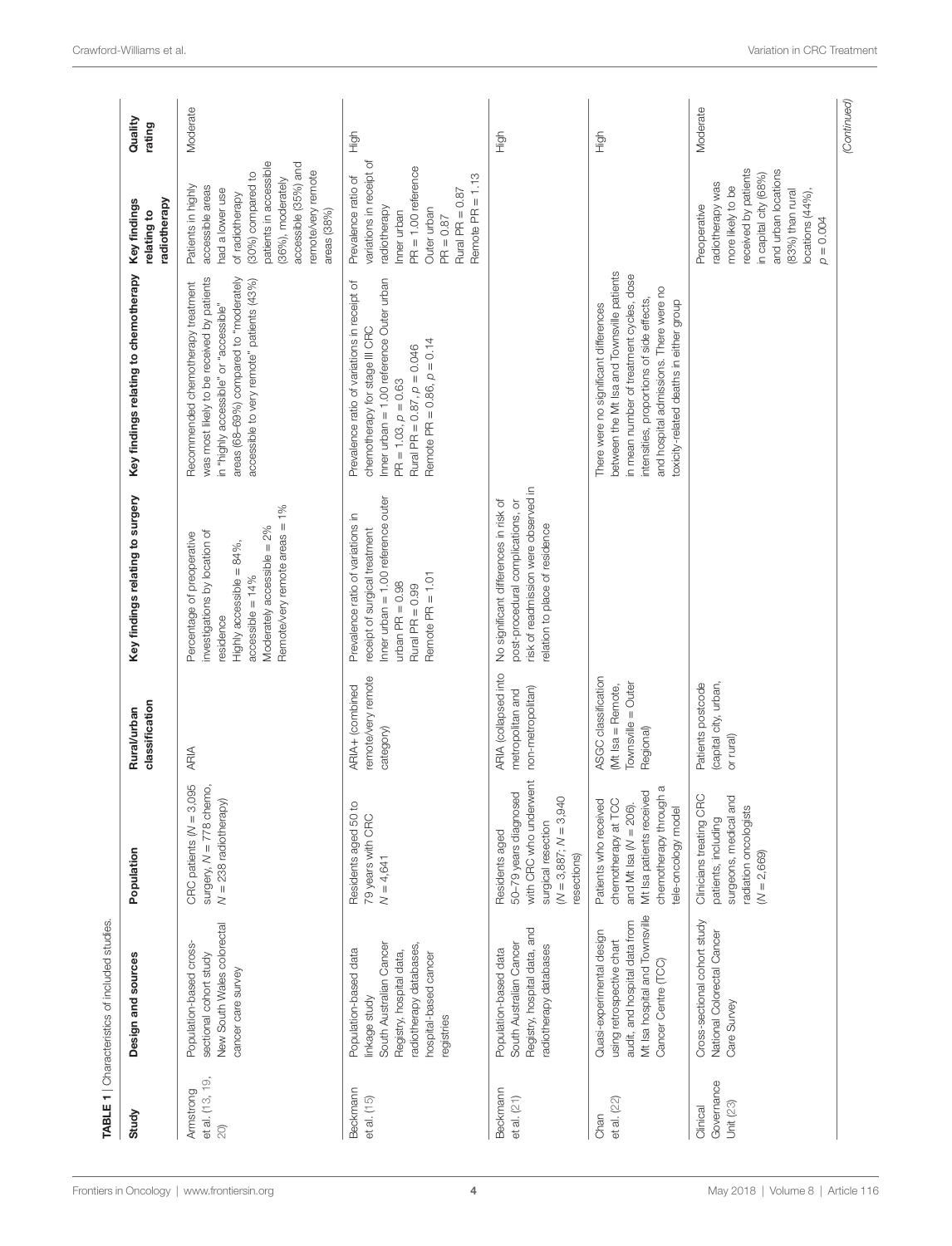| TABLE 1   Continued      |                                                                                                                                                                                |                                                                                                                                                                    |                                                                                          |                                                                                                                                                                                                                                                                                                                                                                                                                                                                                        |                                                                                                                                                                                                                                                                                                                                                                                                                                                            |                                                                                                                                                                                                                                                                                                                        |                   |
|--------------------------|--------------------------------------------------------------------------------------------------------------------------------------------------------------------------------|--------------------------------------------------------------------------------------------------------------------------------------------------------------------|------------------------------------------------------------------------------------------|----------------------------------------------------------------------------------------------------------------------------------------------------------------------------------------------------------------------------------------------------------------------------------------------------------------------------------------------------------------------------------------------------------------------------------------------------------------------------------------|------------------------------------------------------------------------------------------------------------------------------------------------------------------------------------------------------------------------------------------------------------------------------------------------------------------------------------------------------------------------------------------------------------------------------------------------------------|------------------------------------------------------------------------------------------------------------------------------------------------------------------------------------------------------------------------------------------------------------------------------------------------------------------------|-------------------|
| Study                    | Design and sources                                                                                                                                                             | Population                                                                                                                                                         | classification<br>Rural/urban                                                            | Key findings relating to surgery                                                                                                                                                                                                                                                                                                                                                                                                                                                       | Key findings relating to chemotherapy                                                                                                                                                                                                                                                                                                                                                                                                                      | radiotherapy<br>Key findings<br>relating to                                                                                                                                                                                                                                                                            | Quality<br>rating |
| Goldsbury<br>et al. (24) | Retrospective cohort analysis<br>study; admitted patient data<br>cancer registry; 45 and Up<br>New South Wales central<br>collection; and Medicare<br>of linked data<br>claims | who had a colonoscopy<br>Residents participating<br>in the 45 and Up study<br>surgery after diagnosis<br>before diagnosis and<br>diagnosed with CRC<br>$(N = 407)$ | (metropolitan, other<br>Place of residence<br>urban, or rural)<br>at diagnosis           | Surgery in a specialist cancer center<br>$HR = 0.47$ ; other urban $HR = 1.55$ ;<br>$HR = 1.21$ ; other urban $HR = 1.19$ ;<br>was more frequent among those<br>Hazard ratio of variation in colon<br>Hazard ratio of variation in rectal<br>living in metro areas $(HR = 1.00)$<br>compared to other urban areas<br>cancer time to surgery: Rural<br>cancer time to surgery: rural<br>$(HR = 0.27)$ or rural areas<br>metro $HR = ref 1.00$<br>metro $HR = ref 1.00$<br>$(HR = 0.14)$ |                                                                                                                                                                                                                                                                                                                                                                                                                                                            |                                                                                                                                                                                                                                                                                                                        | High              |
| Hall et al. (25)         | West Australian Data Linkage<br>Retrospective data linkage<br>System<br>study                                                                                                  | Residents with diagnosis<br>of invasive primary CRC<br>$N = 14,587$                                                                                                | ARIA                                                                                     | compared to very remote (OR 0.70)<br>likely to receive surgery (OR 1.21),<br>accessible (OR 1.08), moderately<br>accessible (OR 1.01), and highly<br>accessible (OR 1.00 reference)<br>Patients in remote areas most                                                                                                                                                                                                                                                                   |                                                                                                                                                                                                                                                                                                                                                                                                                                                            |                                                                                                                                                                                                                                                                                                                        | High              |
| et al. (26)<br>Henry     | ECO database (extension of<br>which includes clinical and<br>Victorian Cancer Registry,<br>Population-based cohort<br>treatment information)<br>study                          | Residents in the Barwon<br>diagnosis $(N = 1,778$ for<br>South Western Region<br>(Victoria) with a cancer<br>all cancer types)                                     | Geelong city (km)<br>Distance from                                                       |                                                                                                                                                                                                                                                                                                                                                                                                                                                                                        |                                                                                                                                                                                                                                                                                                                                                                                                                                                            | different geographical<br>observed for patients<br>compared with those<br>vs 44.7%, $p = 0.11$ ).<br>Time from diagnosis<br>to radiotherapy was<br>Lower radiotherapy<br>living in Geelong for<br>rectal cancer (32.8<br>living in rural areas<br>not significantly<br>different for the<br>utilization was<br>regions | Moderate          |
| et al. $(27)$<br>Hocking | Retrospective cohort study<br>South Australian Clinical<br>Registry for Metastatic<br>Colorectal Cancer                                                                        | Patients with metastatic<br>$(N = 2,289)$<br>CRC                                                                                                                   | state capital were<br>Postcodes within<br>postcodes were<br>"city," remaining<br>"rural" | 55.3% rural, $p = 0.11$ ), liver surgery<br>$(13.7 \text{ vs } 11.5\%, p = 0.17), \text{ or } \text{long}$<br>colorectal surgery (51.5% city vs<br>surgery $(3.2 \text{ vs } 2.1\% , p = 0.10)$<br>No significant differences in                                                                                                                                                                                                                                                       | Equivalent rates of chemotherapy between<br>respectively, $p = 0.32$ ). A higher proportion<br>chemotherapy in the first-line setting (67.4<br>capecitabine was used more frequently in<br>vs 59.9%; $p = 0.01$ ). When an oxaliplatin<br>rural patients (22.9 vs $8.4\%$ ; $p < 0.001$ )<br>metropolitan and rural patients across<br>each line of treatment (56.0 vs 58.3%,<br>of city patients received combination<br>combination was prescribed, oral |                                                                                                                                                                                                                                                                                                                        | Moderate          |
|                          |                                                                                                                                                                                |                                                                                                                                                                    |                                                                                          |                                                                                                                                                                                                                                                                                                                                                                                                                                                                                        |                                                                                                                                                                                                                                                                                                                                                                                                                                                            |                                                                                                                                                                                                                                                                                                                        | (Continued)       |

[Frontiers in Oncology](https://www.frontiersin.org/Oncology/) | [www.frontiersin.org](https://www.frontiersin.org) May 2018 **5** May 2018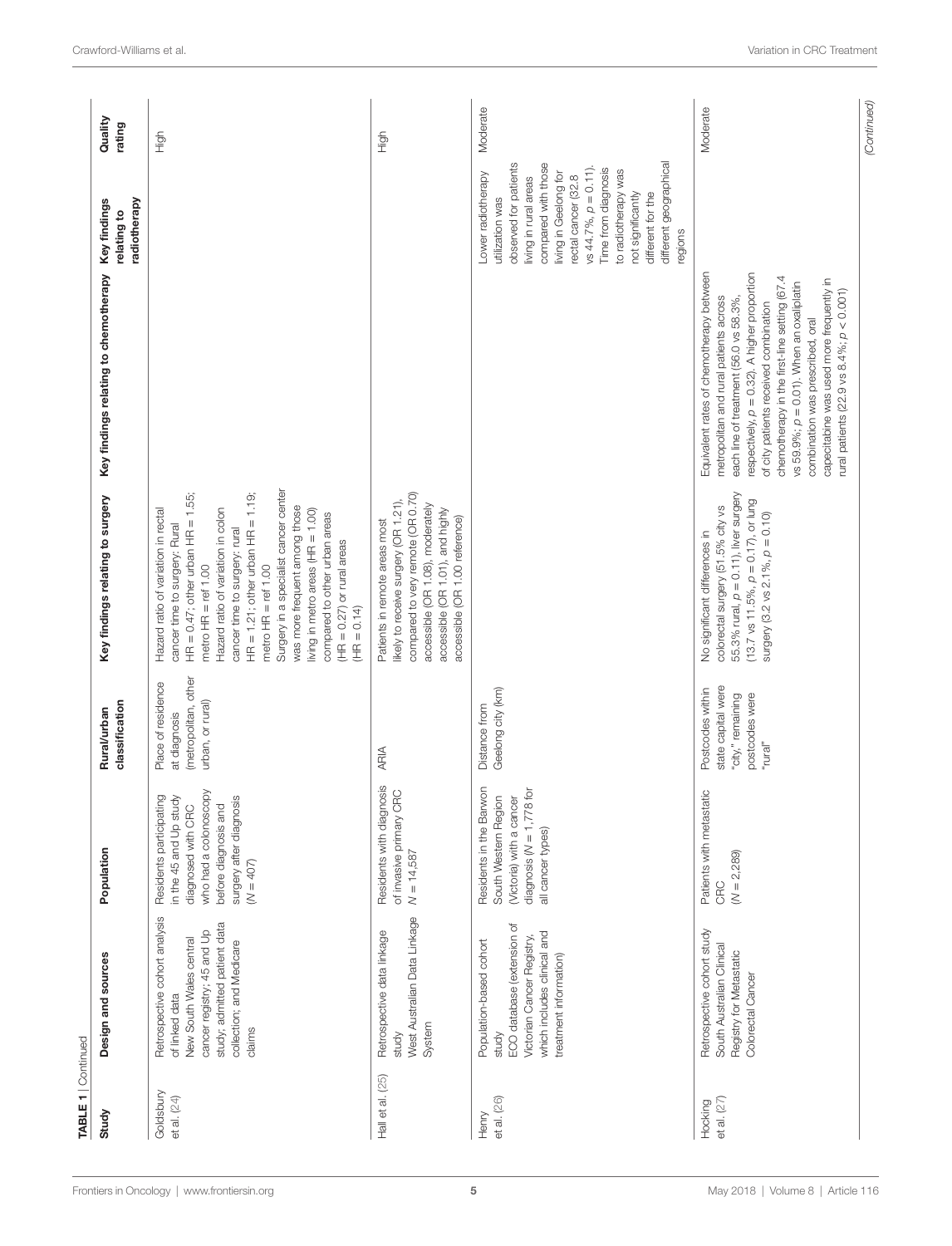| <b>TABLE 1</b>   Continued       |                                                                                                                                                      |                                                                                                                                                                          |                                                                                               |                                                                                                                                                                                                                                                                                                               |                                                                                                                                                                                                                                                                                                                                                                                                                             |                                                                                                                                                                                                                               |                   |
|----------------------------------|------------------------------------------------------------------------------------------------------------------------------------------------------|--------------------------------------------------------------------------------------------------------------------------------------------------------------------------|-----------------------------------------------------------------------------------------------|---------------------------------------------------------------------------------------------------------------------------------------------------------------------------------------------------------------------------------------------------------------------------------------------------------------|-----------------------------------------------------------------------------------------------------------------------------------------------------------------------------------------------------------------------------------------------------------------------------------------------------------------------------------------------------------------------------------------------------------------------------|-------------------------------------------------------------------------------------------------------------------------------------------------------------------------------------------------------------------------------|-------------------|
| Study                            | Design and sources                                                                                                                                   | Population                                                                                                                                                               | classification<br>Rural/urban                                                                 | Key findings relating to surgery                                                                                                                                                                                                                                                                              | Key findings relating to chemotherapy                                                                                                                                                                                                                                                                                                                                                                                       | Key findings<br>radiotherapy<br>relating to                                                                                                                                                                                   | Quality<br>rating |
| Jorgensen<br>et al. (28)         | data collection; births, deaths<br>registry; admitted patients<br>New South Wales cancer<br>Linked population-based<br>and marriages<br>cohort study | vent<br>Individuals with lymph<br>high-risk rectal cancer<br>$M = 498$ ) who underw<br>cancer ( $N = 580$ ) and<br>node-positive colon<br>surgery following<br>diagnosis | areas); surgeon, and<br><b>ARIA</b> (remoteness<br>hospital caseload                          |                                                                                                                                                                                                                                                                                                               | The majority of the variability in receipt of<br>chemotherapy was attributable to patient<br>characteristics (~84%), with hospital of<br>surgery accounting for the remaining<br>variability $(ICC = 0.16)$                                                                                                                                                                                                                 | Approximately 28% of High<br>hospitals $(ICC = 0.28)$<br>patient characteristics<br>2% was attributable<br>to surgeons and the<br>the total variability in<br>radiotherapy receipt<br>vas attributable to<br>remaining 70% to |                   |
| et al. (29)<br>Morris            | Pathology records from four<br>West Australian hospitals<br>Population-based cohort<br>study                                                         | Stage III colon cancer<br>$(N = 1,312)$<br>patients                                                                                                                      | One rural hospital vs<br>private, and district)<br>hospitals (teaching,<br>three metropolitan |                                                                                                                                                                                                                                                                                                               | metropolitan private and teaching hospitals<br>eaching hospitals (21.1, 47.1, and 31.8%)<br>different between rural hospitals (33.3%)<br>Rates of chemotherapy completion not<br>different between metropolitan district<br>and metropolitan district, private and<br>nospitals and rural hospitals (48.4 vs<br>Rates of chemotherapy initiation not<br>45.2%, respectively), but higher in<br>$(73.3 \text{ and } 69.3\%)$ |                                                                                                                                                                                                                               | High              |
| Pathmanathan<br>et al. (30)      | Hospital records (Townsville<br>Retrospective clinical chart<br>Cancer Center)<br>audit                                                              | diagnosed with colorectal<br>$\underline{\mathbb{O}}$<br>Patients from Townsvi<br>Queensland districts<br>aged > 18 years<br>cancer $(N = 51)$<br>or North West          | RRMA 2 (Townsville)<br>classified as urban<br>classified as rural,<br>RRMA 3 23               |                                                                                                                                                                                                                                                                                                               | XELOX as a second-line treatment in urban<br>$(n = 10; 40\%)$ and rural $(n = 8; 31\%)$ areas<br>$n = 49$ ; 31% vs rural $n = 37$ ; 24%). No<br>with a similar number of cycles (urban<br>A similar number of patients received<br>differences in dose intensities were<br>apparent                                                                                                                                         |                                                                                                                                                                                                                               | Moderate          |
| Government<br>Queensland<br>(31) | Retrospective population-<br>Queensland Oncology<br>based audit<br>Repository                                                                        | $(N = 1,537)$ and rectal<br>$(N = 656)$ cancer who<br>diagnosed with colon<br>had a major resection<br>Queensland patients                                               | ASGC                                                                                          | regional = $70\%$ ; remote = $70\%$<br>regional = $35\%$ ; remote = $21\%$<br>Rectal cancer % days from<br>Colon cancer % days from<br>diagnosis to surgery <30<br>diagnosis to surgery <30<br>Major city = 77%; inner<br>Major $city = 44\%$ ; inner<br>regional = $74\%$ ; outer<br>regional $=$ 34%; outer |                                                                                                                                                                                                                                                                                                                                                                                                                             |                                                                                                                                                                                                                               | Moderate          |

| Volume 8 | [Article 116](https://www.frontiersin.org/oncology/archive)

(Continued) *(Continued)*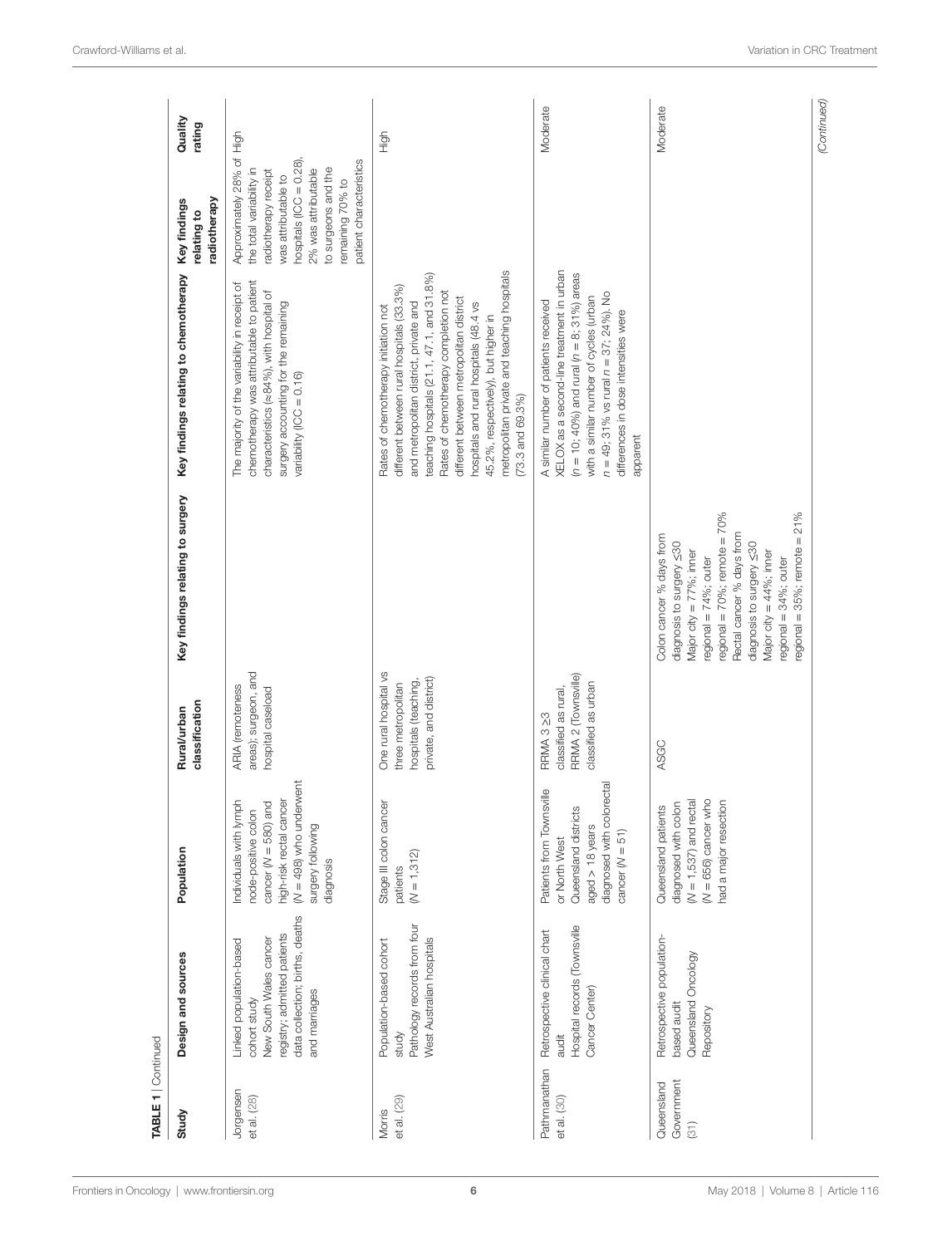| Study                 | Design and sources                                                                                      | Population                                                | classification<br>Rural/urban                   | Key findings relating to surgery                                                                                                                                                                                                                                      | Key findings relating to chemotherapy Key findings                                                                                                                                                                  | radiotherapy<br>relating to | Quality<br>rating |
|-----------------------|---------------------------------------------------------------------------------------------------------|-----------------------------------------------------------|-------------------------------------------------|-----------------------------------------------------------------------------------------------------------------------------------------------------------------------------------------------------------------------------------------------------------------------|---------------------------------------------------------------------------------------------------------------------------------------------------------------------------------------------------------------------|-----------------------------|-------------------|
| et al. (32)<br>Singla | Retrospective cohort study<br>South Australian Clinical<br>Registry for Metastatic<br>Colorectal Cancer | SA patients with<br>metastatic CRC<br>$(N = 2,001)$       | ASGC                                            | rates of lung surgery (1.8, 3.8, 1.1,<br>No significant differences between<br>and 1.0% respectively; $\rho = 0.104$ )<br>or liver surgery (13.0, 13.2, 13.6,<br>regional, and remote patients in<br>major city, inner regional, outer<br>and $9.4\%$ ; $p = 0.753$ ) |                                                                                                                                                                                                                     |                             | 高王                |
| et al. (33)<br>Young  | New South Wales Central<br>Prospective audit<br>Cancer Registry                                         | diagnosed with CRC<br>NSW patients newly<br>$(N = 3,095)$ | Hospital location<br>(metropolitan or<br>rural) |                                                                                                                                                                                                                                                                       | more likely to be treated in a metropolitan<br>hospital than rural hospital (OR = 1.00 vs<br>Patients offered recommended adjuvant<br>chemotherapy for colon cancer were<br>$OR = 0.56, p = 0.04$                   |                             | 高王                |
| Metropolitan Area.    |                                                                                                         |                                                           |                                                 |                                                                                                                                                                                                                                                                       | ARA = Accessibility/Remoteness Index of Australia; ASGC = Australia; Standard Geographical Oassification; CRC = colonectal cancer; HR = hazard ratio; OR = odds ratio; PR = prevalence ratio; RRMA = Rural, Remote, |                             |                   |

Variation in CRC Treatment

likely to be received by patients residing in rural and remote areas than metropolitan areas ([15,](#page-10-13) [19](#page-10-17), [33](#page-11-9)). One study found equivalent rates of chemotherapy management between patients residing in metropolitan and rural areas across each line of treatment, although higher proportions of metropolitan patients received combination chemotherapy in the first-line, and rural patients had increased use of the oral prodrug capecitabine as first-line treatment compared to metropolitan patients ([27\)](#page-11-0). In contrast, two Queensland studies reported a similar number of chemotherapy cycles, regimen types, and dose-intensities used in both rural and urban areas [\(22,](#page-10-20) [30](#page-11-8)). Two retrospective cohort studies reported no geographical variation in receipt of chemotherapy [\(28,](#page-11-3) [29\)](#page-11-7).

### Radiotherapy

Five studies examined radiotherapy management in rectal cancer patients, with four reporting geographical disparities in radiotherapy use. Specifically, one retrospective cohort study reported lower utilization of radiotherapy in patients residing in rural Victoria that was not explained by age; a pattern that was more prominent in men than women ([26\)](#page-11-6). One cohort study conducted in New South Wales reported variability in receipt of radiotherapy as being attributable to location of hospital rather than place of residence, with radiotherapy less likely to occur in rural hospitals [\(28](#page-11-3)). In contrast, a New South Wales study of clinician reports suggested that patients residing in highly accessible areas had lower use of radiotherapy than non-metropolitan areas; however, this study had small numbers of rectal cancer patients in moderately accessible and remote areas [\(20](#page-10-18)). One national cross-sectional study reported that patients residing in rural areas were less likely to receive preoperative radiotherapy for high-risk rectal cancer although it is unclear whether these patterns are indicative of patient characteristics, physician recommendations, or health service accessibility [\(23](#page-10-21)). Only one retrospective datalinkage study found no differences in radiotherapy for stage II and stage III rectal cancer according to location of residence in South Australia ([15\)](#page-10-13).

## **DISCUSSION**

The current review found inconsistent evidence relating to geographical disparities in clinical management of CRC in Australia. While some studies showed no differences in treatment by location of residence, other studies reported that patients with CRC in non-metropolitan areas of Australia are less likely to receive optimal care. This was particularly true for studies where the outcome was radiotherapy utilization. The evidence gathered in this review highlights key issues with consistency in current data collection and reporting regarding CRC treatments and clinical management. In particular, the review highlights the importance of recording location of treatment as well as location of residence; gaps in data collection at a population-level; and large variability in the methodologies used to investigate and report on geographical disparity. There is significant capacity for future research to focus on these critical issues, as well as aspects missing from the current literature such as treatment completion rates and reasons for non-receipt of adjuvant therapies.

**TABLE 1** | Continued

BLE 1 | Continued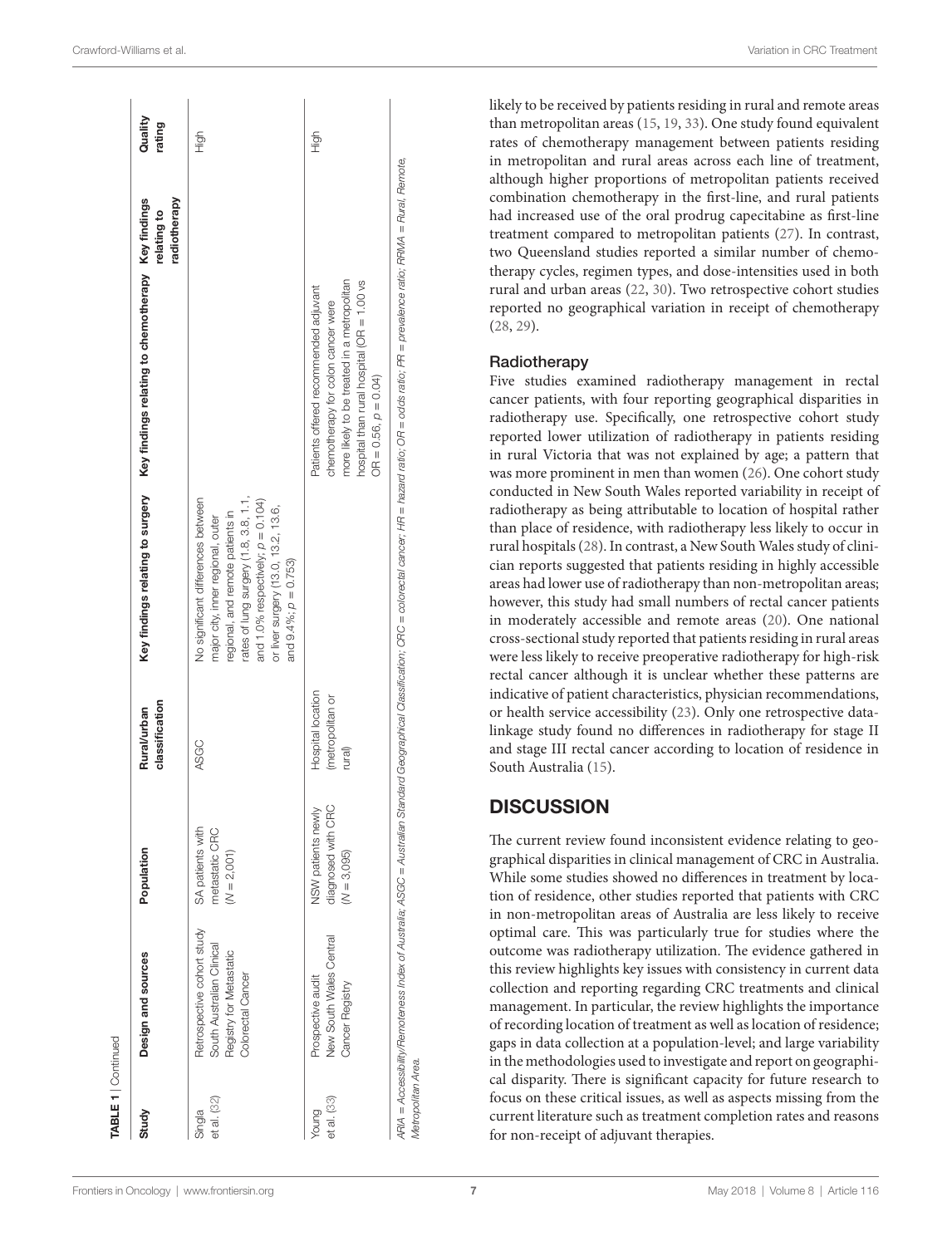Population level data collected in cancer registries internationally provides information on all cancers occurring in a certain population ([34\)](#page-11-10). The type of data that cancer registries can provide is varied, and while most provide information on incidence and mortality, currently many registries, including those in Australia, do not routinely collect data on stage at diagnosis or treatment details ([35\)](#page-11-11). Hospital registries and other sources of clinical data may have this information available, but it is generally limited to a single institution or health service area. In clinical practice, factors such as position of the tumor, lymph node invasion, involved margins, as well as individual factors such as age, and comorbidities influence CRC treatment decisions ([4](#page-10-3), [36](#page-11-12)), yet, detailed clinical information is not available at the population level. This significantly hampers research efforts attempting to understand disparities in CRC management. The findings of the current review emphasize a need for more comprehensive data collection, particularly, in this era of electronic data. This might involve the use of standardized reporting database software such as electronic health records, whereby variables such as patients' residence, hospital location, treatment type, tumor stage, and comorbidities are recorded and able to be linked to cancer registry data. As the use of electronic health records and capacity for data-linkage expands in Australia, and worldwide, these provide a useful avenue for the collection of clinical management data for CRC patients, with the ability to share information across networks. The digital collection of cancer management data at the population level could result in complex databases to be used for a multitude of previously unanswered research questions ([37\)](#page-11-13).

Several studies reported that clinical management for CRC was less optimal in non-metropolitan areas of Australia. For instance, some studies reported that when non-metropolitan patients underwent surgery for CRC, it was more likely to be delayed and less likely to be preceded by preoperative investigations, radiotherapy for rectal cancer patients was underutilized in non-metropolitan areas, and non-metropolitan patients with stage III colon cancer were less likely to receive recommended chemotherapy treatment. Despite potential differences in the provision of chemotherapy across geographic locations, chemotherapy regimens were generally found to be similar across metropolitan and non-metropolitan areas ([22,](#page-10-20) [30](#page-11-8)). However, one study indicated that oral chemotherapy was more likely to be used for rural patients with metastatic disease ([27](#page-11-0)). The advantages of oral regimens over chemotherapy by infusion include convenience, flexibility in location of administration, and reduced toxicity-related hospitalization, which may be of benefit to patients in non-metropolitan areas [\(38](#page-11-14)[–40\)](#page-11-15). For these reasons, the use of innovative chemotherapy regimens is a promising solution for overcoming the barrier of distance for optimal CRC treatment.

Previous studies in Canada, the United States, and the United Kingdom have also reported less optimal treatment provided to non-metropolitan CRC patients [\(41](#page-11-16)[–43](#page-11-17)), although again evidence is mixed [\(41](#page-11-16)). A number of international studies have reported that geographic variability in the treatment of CRC may be reflective of the different population compositions in regional areas, as well as hospital volume and service availability. For instance, older patients, black patients, and patients of lower

socioeconomic status (SES) were less likely to receive recommended treatments and more likely to have poorer outcomes [\(43](#page-11-17)[–47\)](#page-11-18). As rural Australia is also characterized by populations with lower education, lower SES, more advanced age, and higher rates of Indigenous populations [\(12](#page-10-10), [48](#page-11-19)), these sociodemographic factors may explain many of the treatment differences reported in the current review. If SES, ethnicity, and demographic characteristics are explanations for geographical disparity in cancer treatment resulting in poorer cancer outcomes, there is an issue of inequality that needs to be urgently addressed.

Studies that reported data comparing regional and metropolitan facilities, rather than basing geographic location on patient's home address, generally reported less optimal clinical management in non-metropolitan areas. This may suggest that there are important differences in the quality of treatment for patients receiving treatment in regional areas. If disparities in clinical management of CRC are explained to some extent by accessibility to appropriate services, then changes to health service delivery may be an appropriate solution [\(11](#page-10-9), [49\)](#page-11-20). To date, increased use of telehealth, the development of approved oral chemotherapy regimens, and the requirement for overseas trained health workers to work in rural and regional areas are strategies implemented to help overcome the challenge of distance ([38,](#page-11-14) [50–](#page-11-21)[52\)](#page-11-22). The results of this review suggest that planning for health service delivery must continue to adapt and focus on overcoming barriers due to distance. In particular, high priority areas are the recruitment and retention of specialist staff in non-metropolitan areas, reduction of wait times, and tailoring services to individuals of low SES, increased age, multiple comorbidities, and indigenous populations.

Based on evidence presented above, it appears that clinical management of CRC in non-metropolitan Australia may be less than optimal; however, this may be due to a range of patient and provider factors that correspond to geographic location. As evidence in this area is limited, one major contribution of the current review is to motivate future research. Future studies will need to collect more detailed data on clinical indicators, health professionals decision-making, and patient preferences to shed light on potential variations in CRC treatment. To provide optimal treatment equitably to patients with CRC, a better understanding of the underlying causes of geographical variations in treatment is required. Digital data collection tools provide an opportunity to address this. Further investigation into the relative contribution of patient, provider, and health system factors to geographical disparities in clinical management is essential. Subsequently, interventions designed to improve the quality of care can then be directed at those patients most likely to benefit from them, such as the provision of extra care from nurse navigators by assessing and monitoring "at risk" patients. Additionally, health services can use this information to adapt appropriately to suit the needs of regional populations, for instance, through the extended use of tele-oncology models of care, oral chemotherapy regimens, or the development of outreach radiotherapy facilities to improve quality of care for those living outside city centers. Not only is this of relevance in Australia but also to countries with similar geographic distributions and population characteristics such as the US, Canada, and the UK.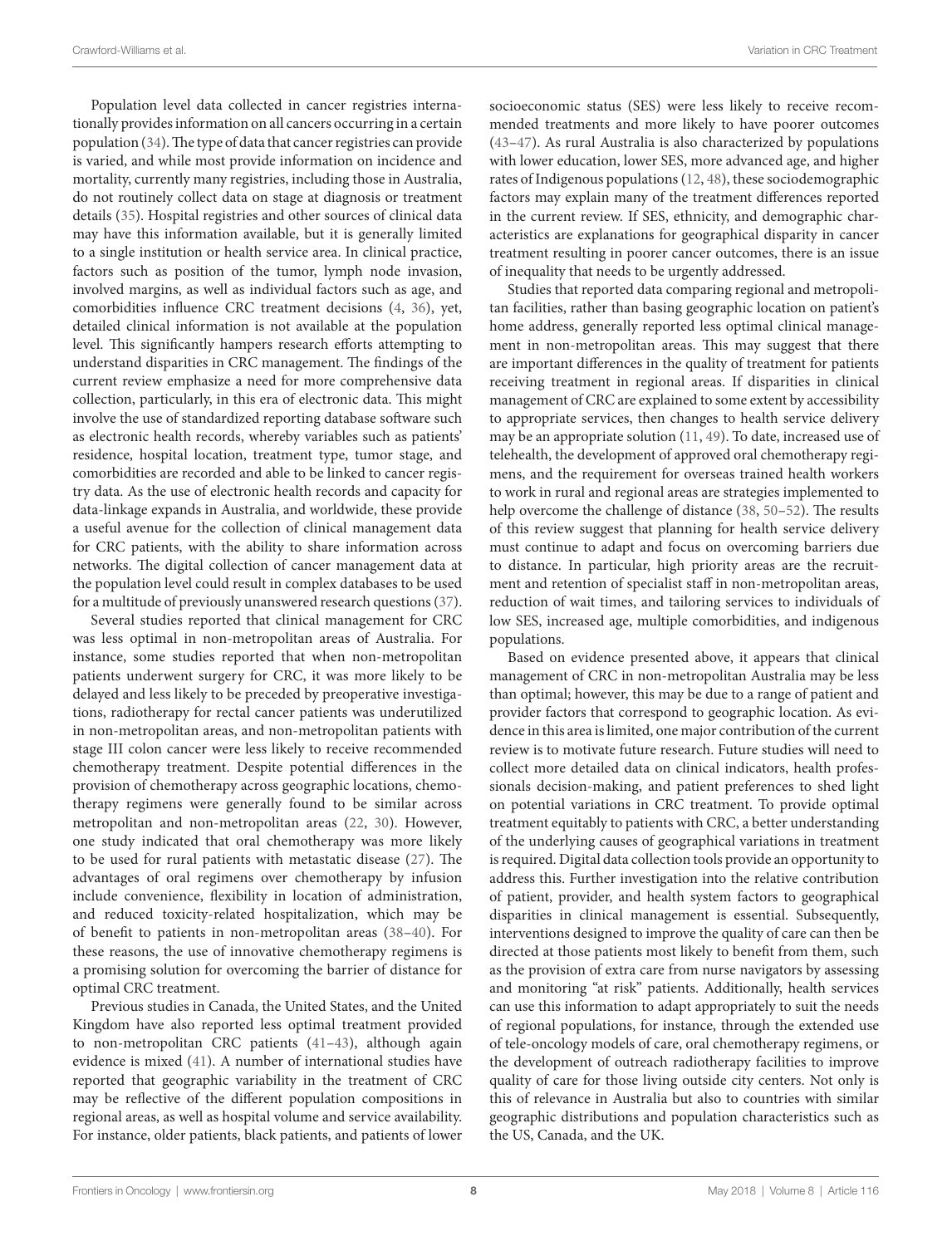### Limitations

This review is limited by the small number of studies and the use of inconsistent methodology across studies. The variation in population samples, and use of different geographical classifications made direct comparisons between studies difficult. Above all, research identifying geographical disparities in cancer outcomes is hindered by the lack of accurate patient and treatment data at a population level. The use of digital systems to collect and record clinical management information would enhance understanding of variations in cancer outcomes and inform policy and clinical guidelines. The reviewed studies emphasize the need for better data collection and reporting, and highlight the need for the use of data linkage to gather comprehensive clinical management data.

### **Conclusion**

The present review provides specific information on clinical management differences across geographic regions in Australia. This synthesis of existing literature highlights significant issues both for data collection and reporting at the population level, an issue of relevance worldwide. Improvements in cancer outcomes in regional areas will require enhanced capacity to accurately track, and respond to, geographical disparities. Through the use of electronic health records, data linkage and future research, it

# **REFERENCES**

- <span id="page-10-0"></span>1. Australian Institute of Health and Welfare. *Cancer in Australia 2017*. Canberra: AIHW (2017).
- <span id="page-10-1"></span>2. Ferlay J, Soerjomataram I, Ervik M, Dikshit R, Eser S, Mathers C, et al. *GLOBOCAN 2012: Cancer Incidence and Mortality Worldwide*. Lyon, France: International Agency for Research on Cancer (2014) [cited 2015 Jan 16]. Available from: <http://globocan.iarc.fr>
- <span id="page-10-2"></span>3. ACIM. *Australian Cancer Incidence and Mortality (ACIM) Books: Colorectal Cancer*. Canberra: AIHW (2016).
- <span id="page-10-3"></span>4. National Health and Medical Research Council. *Guidelines for the Prevention, Early Detection and Management of Colorectal Cancer*. Sydney: The Cancer Council Australia and Australian Cancer Network (2005).
- <span id="page-10-4"></span>5. Department of Health and Human Services. *Optimal Care Pathway for People with Colorectal Cancer*. Melbourne, Australia: Victorian Government (2015).
- <span id="page-10-5"></span>6. Valery PC, Coory M, Stirling J, Green AC. Cancer diagnosis, treatment, and survival in Indigenous and non-Indigenous Australians: a matched cohort study. *Lancet* (2006) 367(9525):1842–8. doi:[10.1016/S0140-6736\(06\)68806-5](https://doi.org/10.1016/S0140-6736(06)68806-5)
- 7. Cunningham J, Rumbold AR, Zhang X, Condon JR. Incidence, aetiology, and outcomes of cancer in Indigenous peoples in Australia. *Lancet Oncol* (2008) 9(6):585–95. doi[:10.1016/S1470-2045\(08\)70150-5](https://doi.org/10.1016/S1470-2045(08)70150-5)
- <span id="page-10-6"></span>8. Ireland M, March S, Crawford-Williams F, Cassimatis M, Aitken JF, Hyde MK, et al. A systematic review of geographical differences in management and outcomes for colorectal cancer in Australia. *BMC Cancer* (2017) 17:95. doi:[10.1186/s12885-017-3067-1](https://doi.org/10.1186/s12885-017-3067-1)
- <span id="page-10-7"></span>9. Australian Institute of Health and Welfare. *Radiotherapy in Australia 2015-16*. Canberra: AIHW (2017).
- <span id="page-10-8"></span>10. Morgan GW, Barton M, Atkinson C, Millar J, Kumar Gogna N, Yeoh E. 'GAP' in radiotherapy services in Australia and New Zealand in 2009. *J Med Imaging Radiat Oncol* (2010) 54(3):287–97. doi:[10.1111/j.1754-9485.2010.02172.x](https://doi.org/10.1111/j.1754-9485.2010.02172.x)
- <span id="page-10-9"></span>11. Underhill C, Bartel R, Goldstein D, Snodgrass H, Begbie S, Yates P, et al. Mapping oncology services in regional and rural Australia. *Aust J Rural Health* (2009) 17(6):321–9. doi[:10.1111/j.1440-1584.2009.01106.x](https://doi.org/10.1111/j.1440-1584.2009.01106.x)
- <span id="page-10-10"></span>12. Australian Bureau Statistics. *Australian Social Trends*. Canberra: ABS (2013).
- <span id="page-10-11"></span>13. Armstrong K, O'Connell D, Leong D, Spigelman A, Armstrong BK. *The New South Wales Colorectal Cancer Care Survey 2000 – Part 1 Surgical Management*. Kings Cross, NSW: The Cancer Council NSW (2004).

is important to investigate differences in clinical management of CRC across geographical locations, and in particular, the patient, professional, or health service factors, which contribute to these disparities. Causes for disparities in treatment are found not only in the individual patients and their social environments but also in the location and quality of the health-care system. It is recommended that population-level data regarding clinical management of CRC is routinely collected to improve health outcomes and inform future guidelines and policy.

# AUTHOR CONTRIBUTIONS

All authors have made substantial contributions to acquisition, analysis, and interpretation of data, and drafting the manuscript. JD, SC, SM, and JA provided substantial contribution to conception of the work, and revised the work for important intellectual content. FC-W, AR, and MI carried out searches, screening, and extraction. Study quality appraisal was carried out by AR and FC-W and moderated by MI. BG and MH contributed to conception of work, edited, and critically revised the manuscript. Each author has participated sufficiently in the work and takes responsibility for appropriate portions of the content. All authors have read and have given final approval of the version to be published.

- <span id="page-10-12"></span>14. Wilson A, Marlow NE, Maddern GJ, Barraclough B, Collier NA, Dickinson IC, et al. Radical prostatectomy: a systematic review of the impact of hospital and surgeon volume on patient outcome. *ANZ J Surg* (2010) 80(1–2):24–9. doi:[10.1111/j.1445-2197.2009.05172.x](https://doi.org/10.1111/j.1445-2197.2009.05172.x)
- <span id="page-10-13"></span>15. Beckmann KR, Bennett A, Young GP, Roder DM. Treatment patterns among colorectal cancer patients in South Australia: a demonstration of the utility of population-based data linkage. *J Eval Clin Pract* (2014) 20(4):467–77. doi:[10.1111/jep.12183](https://doi.org/10.1111/jep.12183)
- <span id="page-10-14"></span>16. Liberati A, Altman DG, Tetzlaff J, Mulrow C, Gøtzsche PC, Ioannidis JPA, et al. The PRISMA statement for reporting systematic reviews and meta-analyses of studies that evaluate healthcare interventions: explanation and elaboration. *BMJ* (2009) 339:b2700. doi[:10.1136/bmj.b2700](https://doi.org/10.1136/bmj.b2700)
- <span id="page-10-15"></span>17. Youl PH, Dasgupta P, Youlden D, Aitken JF, Garvey G, Zorbas H, et al. A systematic review of inequalities in psychosocial outcomes for women with breast cancer according to residential location and Indigenous status in Australia. *Psychooncology* (2016) 25(10):1157–67. doi[:10.1002/pon.4124](https://doi.org/10.1002/pon.4124)
- <span id="page-10-16"></span>18. Wells G, Shea B, O'connell D, Peterson J, Welch V, Losos M, et al. *The Newcastle-Ottawa Scale (NOS) for Assessing the Quality of Nonrandomised Studies in Meta-Analyses*. Ottawa: Ottawa Health Research Institute (1999) [cited 2016 May 11]. Available from: [http://www.ohri.ca/programs/clini](http://www.ohri.ca/programs/clinical_epidemiology/oxford.asp)[cal\\_epidemiology/oxford.asp](http://www.ohri.ca/programs/clinical_epidemiology/oxford.asp)
- <span id="page-10-17"></span>19. Armstrong K, O'Connell D, Leong D, Spigelman A, Armstrong BK. *The New South Wales Colorectal Cancer Care Survey 2000 – Part 2 Chemotherapy Management*. Kings Cross, NSW: The Cancer Council NSW (2005).
- <span id="page-10-18"></span>20. Armstrong K, O'Connell D, Leong D, Spigelman A, Armstrong BK. *The New South Wales Colorectal Cancer Care Survey 2000 – Part 3 Radiotherapy Management*. Kings Cross, NSW: The Cancer Council NSW (2007).
- <span id="page-10-19"></span>21. Beckmann KR, Bennett A, Young GP, Cole SR, Joshi R, Adams J, et al. Sociodemographic disparities in survival from colorectal cancer in South Australia: a population-wide data linkage study. *BMC Health Serv Res* (2016) 16:24. doi[:10.1186/s12913-016-1263-3](https://doi.org/10.1186/s12913-016-1263-3)
- <span id="page-10-20"></span>22. Chan BA, Larkins SL, Evans R, Watt K, Sabesan S. Do teleoncology models of care enable safe delivery of chemotherapy in rural towns? *Med J Aust* (2015) 203(10):406–6.e6. doi:[10.5694/mja15.00190](https://doi.org/10.5694/mja15.00190)
- <span id="page-10-21"></span>23. Clinical Governance Unit. *The National Colorectal Cancer Care Survey: Australian Clinical Practice in 2000*. Melbourne, Australia: National Cancer Control Initiative (2002).